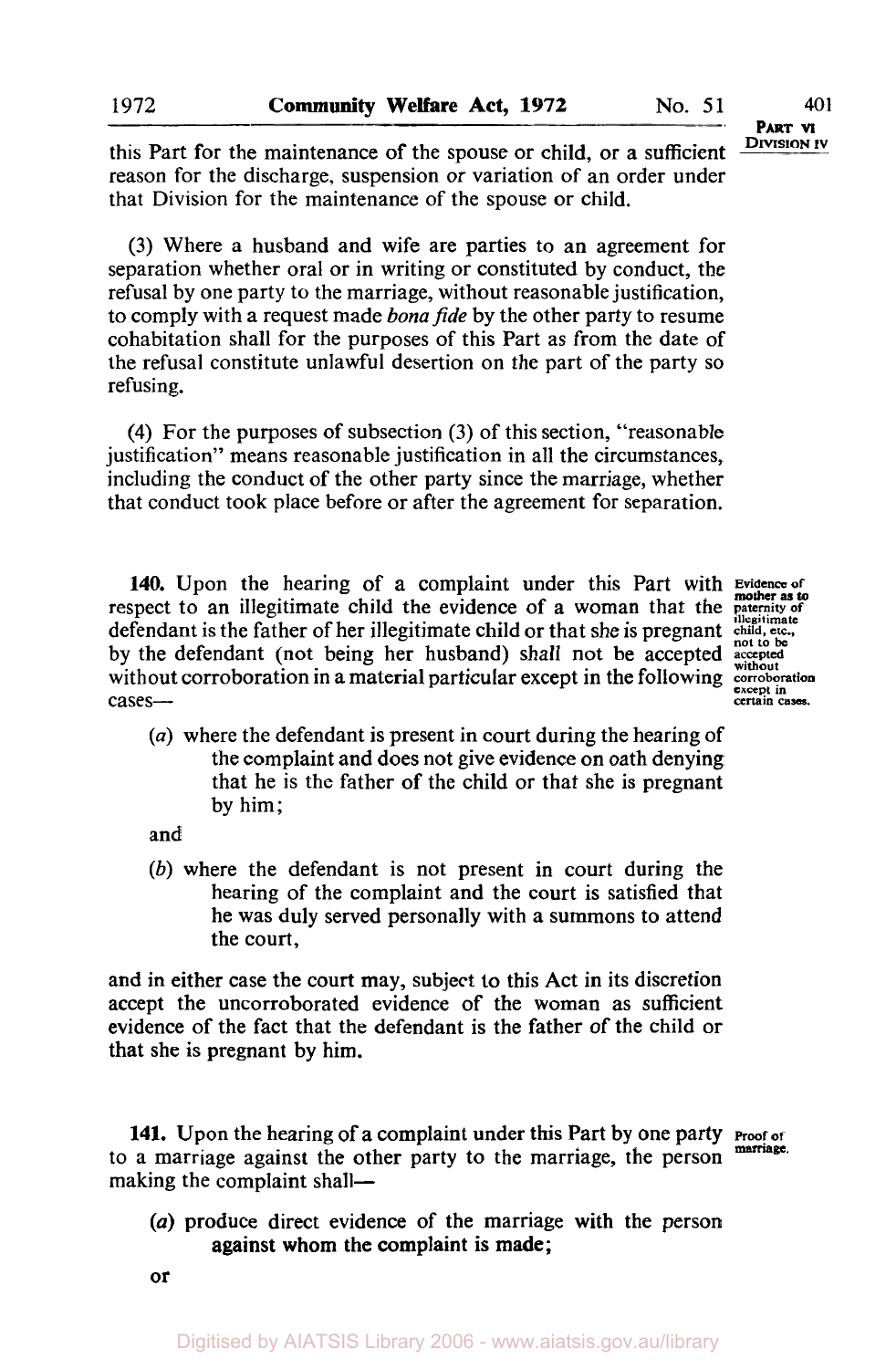## **PART VI**<br>Division iv

effect of<br>allegations in<br>complaint.

(b) give evidence on oath of the time, place and circumstances of the marriage.

Evidentiary **142.** Upon the hearing of any complaint made by or on behalf of the Minister, the Director-General or an officer of the Department an allegation in the complaint-

- (a) that the person complained against is a near relative of a child and liable to maintain the child;
- *(b)* that the person complained against is able to contribute to the maintenance of the child;
- *(c)* that any sum has been expended upon, or is due or owing for, or in respect of, the maintenance of a child;
- **(d)** that a child is a legitimate child;
- or
- **(e)** that a child is under the care and control of the Minister,

shall be deemed to be proved in the absence of proof to the contrary.

### **DIVISION v** DIVISION V-PROVISIONS RELATING TO **THE** DISCHARGE, SUSPENSION, VARIATION AND REVIVAL OF ORDERS

**Application of Division. 143.** This Division shall apply and have effect subject to any other provision of this Act relating to the discharge, suspension or variation of any order made under this Part.

General power<br>to discharge, suspend or vary order.

144. (1) Upon application made by an officer of the Department or by or on behalf of a person in whose favour or against whom an order (including an order as varied) has been made or is deemed to have been made (being an order of a kind provided for in this Part), a court of summary jurisdiction may, subject to this Division, at any time make an order discharging the order, suspending the order in whole or in part until a specified day or until further order, or varying the order.

**(2)** An application under subsection **(1)** of this section shall be heard by a court at the place where the order, the subject of the application, was made-

- (a) unless the parties to the application consent to the hearing of the application by a court sitting at another place;
- or
- *(b)* unless the hearing of the application is adjourned, upon the application **of** either party, **to** a court sitting at another place.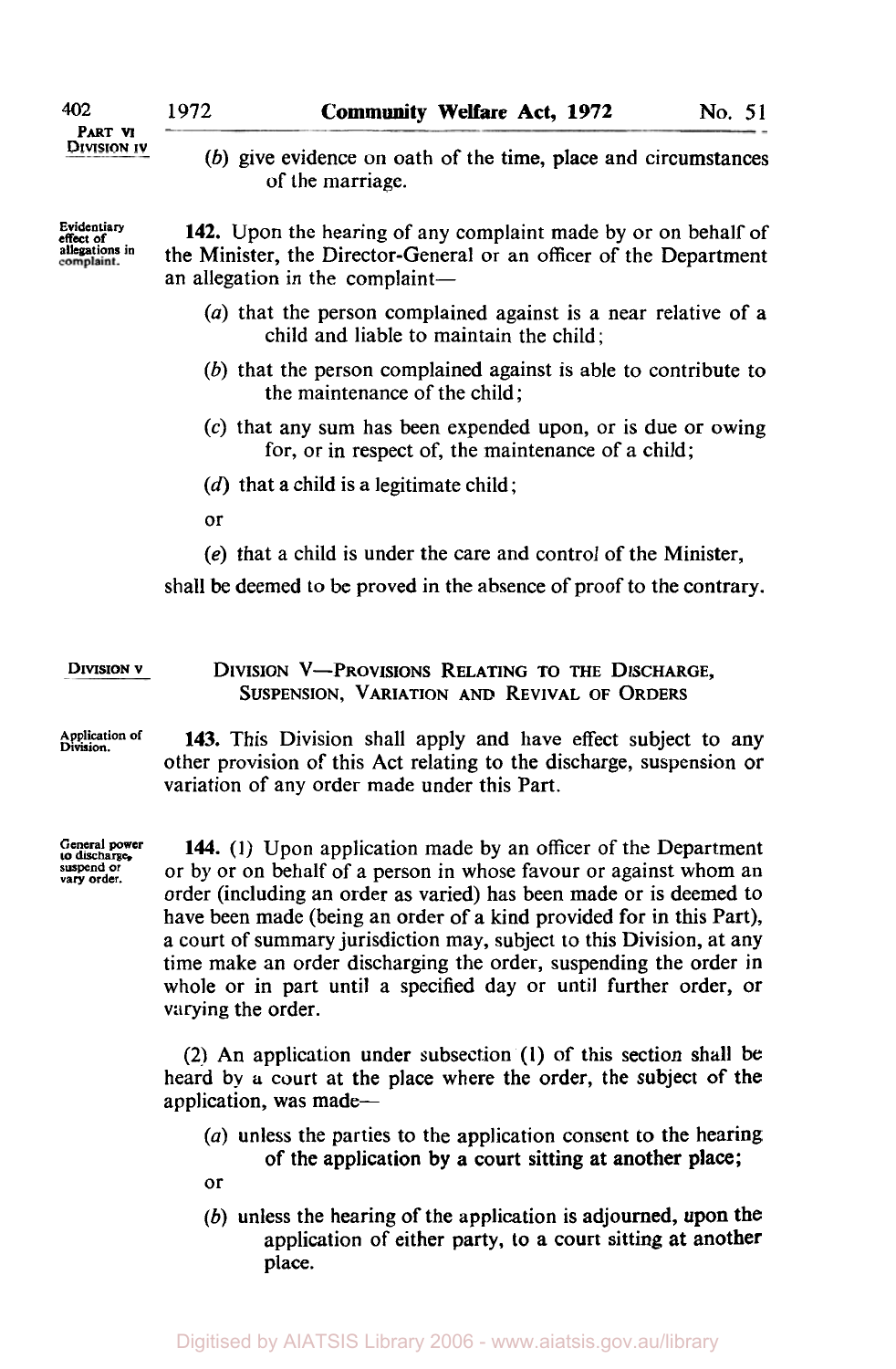**(3)** An order shall not be discharged, suspended or varied under **DIVISION V** this Division unless the court is satisfied-

- *(a)* that the order **or.** if the order has been varied, the original order or any order varying the original order was obtained by fraud or upon the basis **of** the existence of a marriage that did not in fact exist;
- (b) that the means of the person for whose benefit the order was made or the means and ability to pay of the person against whom the order was made have so altered as to justify the discharge, suspension or variation of the order;
- **(c)** that new facts or circumstances have arisen that have not previously been disclosed to a court in any proceedings in connection with the order and that by reason **of** those facts or circumstances it is reasonable to discharge, vary or suspend the order;
- or
- *(d)* that facts or circumstances were in existence at the time of the making of the order or, if the order has been varied, the original order or any order varying the original order, that have not previously been disclosed to a court in any proceedings in connection with the order and that were not and could not by the exercise of reasonable diligence have previously been known to the party by whom or on whose behalf the discharge, suspension or variation of the order is presently sought and that by reason of those facts or circumstances it is reasonable to discharge, vary or suspend the order.

**(4)** An order provided for under this Part that is in force may be discharged or varied from any past or future day or may be suspended from any past or future day or in respect of any past or future period.

*(5)* An order that has ceased to have effect may be discharged or varied from any past day or may be suspended from any past day or in respect of any past period.

**(6)** The fact that the defendant is in default in complying with an order shall not preclude the discharge, suspension or variation of that order.

145. (1) Any justice, on the complaint of a near relative liable variation of upon an order for the maintenance of a child made under this Part, near relative may summon all or any of the persons alleged in the complaint to be near relatives of the child named in the order to appear before a court of summary jurisdiction at a time and place to be appointed in the summons, and shall give notice thereof to the Director-General.

**of child.**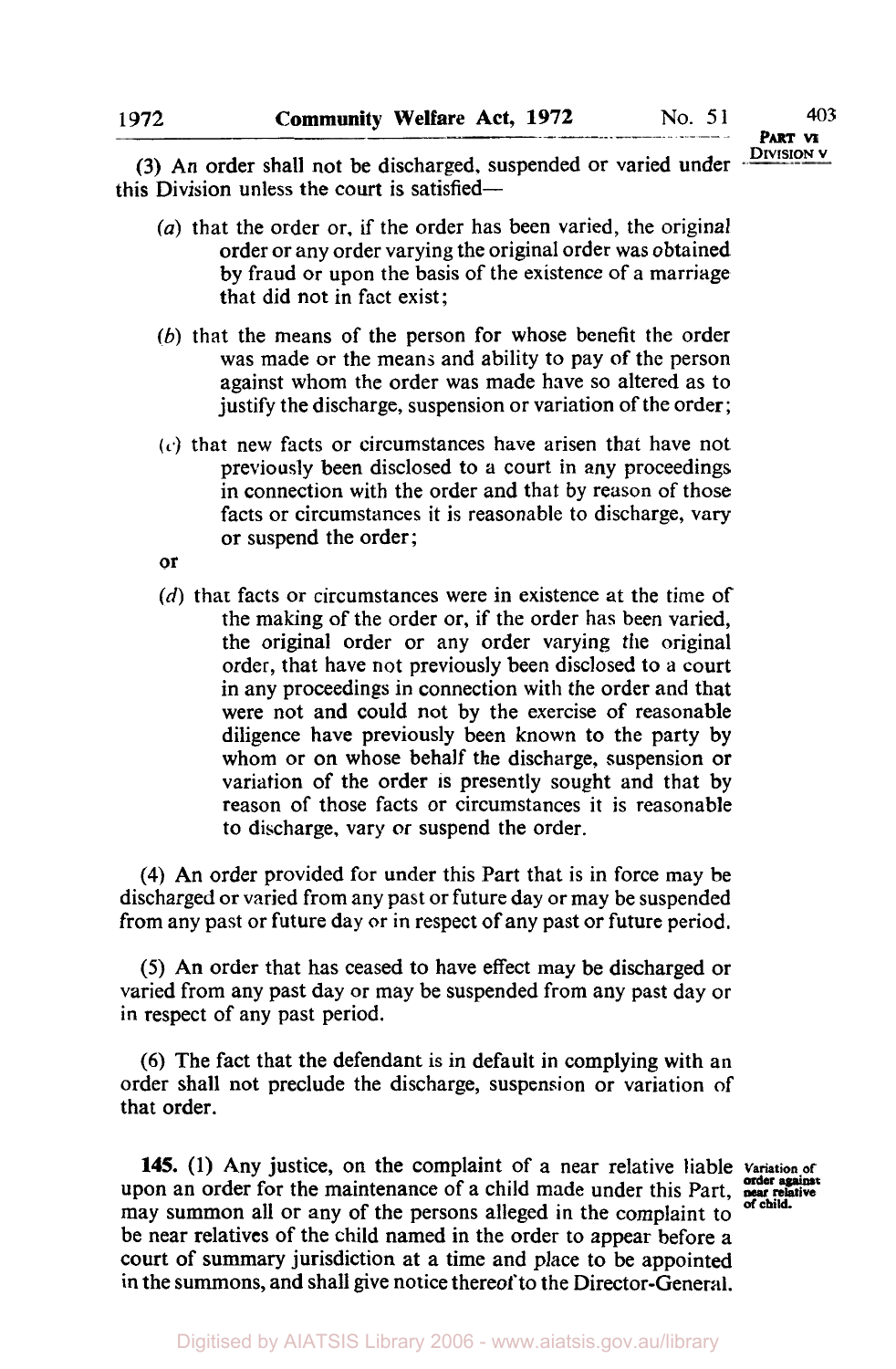DIVISION  $\mathbf{v}$  (2) At the time and place so appointed, or at any adjourned hearing of the complaint, the court may make further inquiry as to the relationship to the child of the complainant and the persons summoned and as to their respective financial capacity to maintain or contribute to the maintenance of the child, and may make such order as appears just-

- *(a)* increasing, reducing, or varying the periodical sum to be thereafter paid by the complainant;
- *(b)* suspending for a specified time, or annulling, the previous order;
- or
- (c) directing that the persons so summoned, or any one or more of them, shall thereafter pay for or contribute towards the maintenance of the child,

or may make such other order not inconsistent with the provisions of this Act as appears just.

(3) Subsection (2) of this section shall not authorize any court of summary jurisdiction to annul an adjudication that any person is the father of an illegitimate child.

Effect of suspension **Effect** *of*  **order.** 

**146. (1)** Where an order provided for under this Part is suspended until a specified day, the order, unless earlier revived pursuant to this Division shall without any further or other order revive and again take effect upon the specified day.

(2) Where an order is suspended until further order, it shall not again take effect unless and until an order reviving it is made under this Division.

(3) Subject to subsection **(4)** of this section, the fact that an order provided for under this Part is suspended shall not prevent the enforcement of the order so far as it relates to any period before the day as from which the suspension took or takes effect.

**(4)** Where an order provided for under this Part is suspended, the court may order that the whole or any part of any moneys owing under the order as at the day from which the suspension took or takes effect shall not be recoverable under this Act during the period of the suspension.

**Plural births. 147.** Where an order under this Part for the maintenance of an illegitimate child is made before the birth of the child and two or more children are born, an application may be made under this Part for variation of the order to provide for the maintenance of the additional child or children.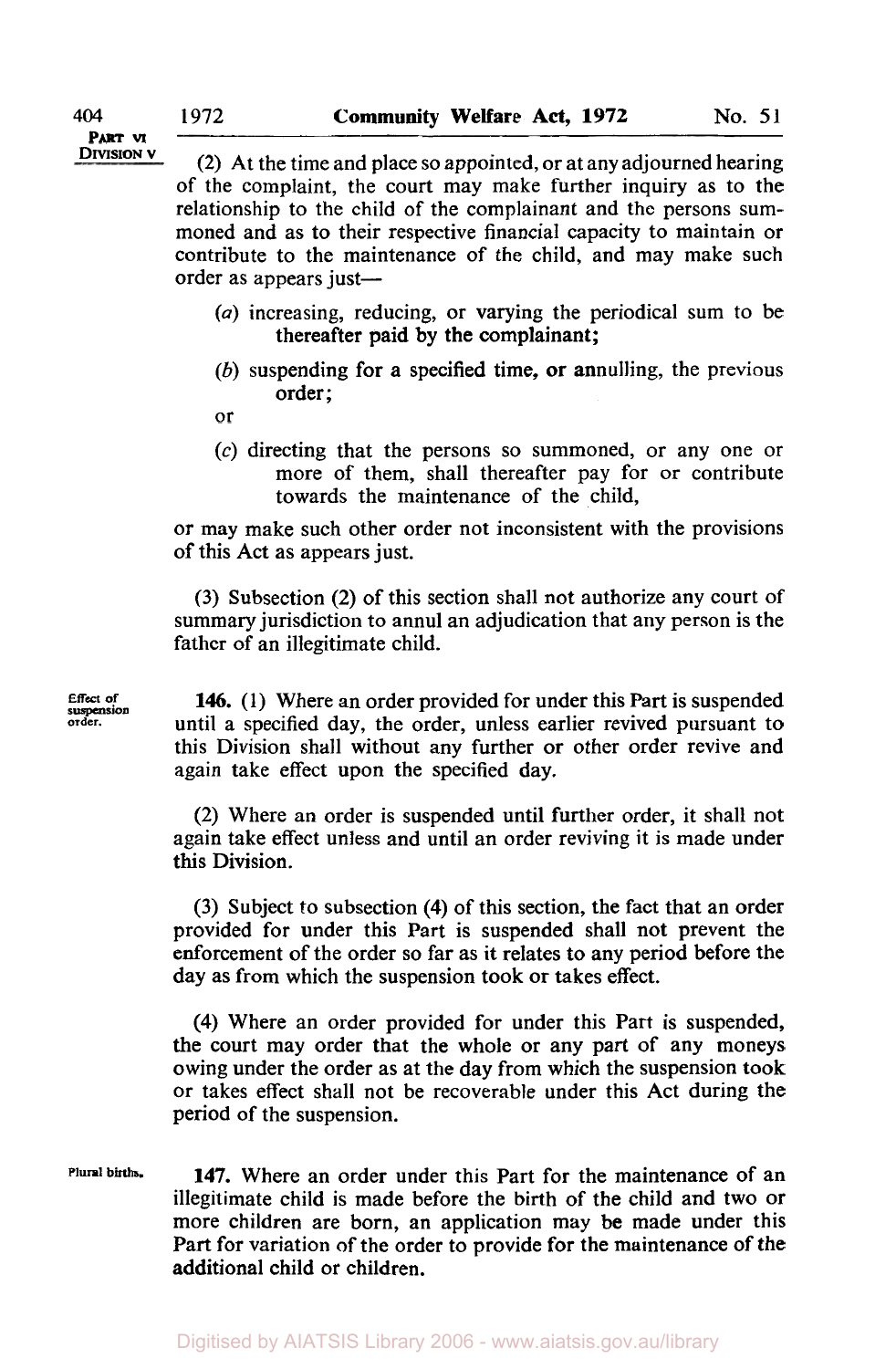**DIVISION v 148.** (1) Where an order under this Part has been made and has *DIVISION V* been suspended under this Division until a specified day or until to revive further order, a court of summary jurisdiction may, upon application suspended made by an officer of the department or by or on behalf of any person for whose benefit the order was made, make an order reviving the suspended order in whole or in part, with or without variation, as

the court thinks fit.

**(2) An** application under subsection **(1)** of this section shall be heard by a court at the place where the suspending order was made unless-

- *(a)* the parties to the application consent to the hearing of the application by a court sitting at another place;
- **or**
- *(b)* the hearing of the application is adjourned, upon the application of either party, to a court sitting at another place.

(3) **A** suspended order may be revived from any past day or any future day (not being a day subsequent to the expiration of the period of the suspension) specified in the reviving order and shall from that day have and (where necessary) be deemed to have effect accordingly.

**(4)** Where the court revives an order from a past day it may direct that payment in respect of any period before the date of the reviving order be made in one sum or by such instalments as the court specifies in the reviving order.

### **DIVISION VI-PROCEDURAL DIVISION <b>VI**

**149. (1)** Where a complaint is made under this Act and unless **Complaints.**  express provision is otherwise made by this Act, a justice-

*(a)* may issue a summons addressed to the defendant commanding him to attend the court upon the hearing of the complaint;

or

*(b)* if satisfied by oath that the whereabouts of the defendant is unknown to the complainant, or that the defendant has moved or **is** about to move out of the State or to a distant part of the State, may issue a warrant for the apprehension of the defendant and for his being brought before a court pursuant to this **Act.** 

**PART VI**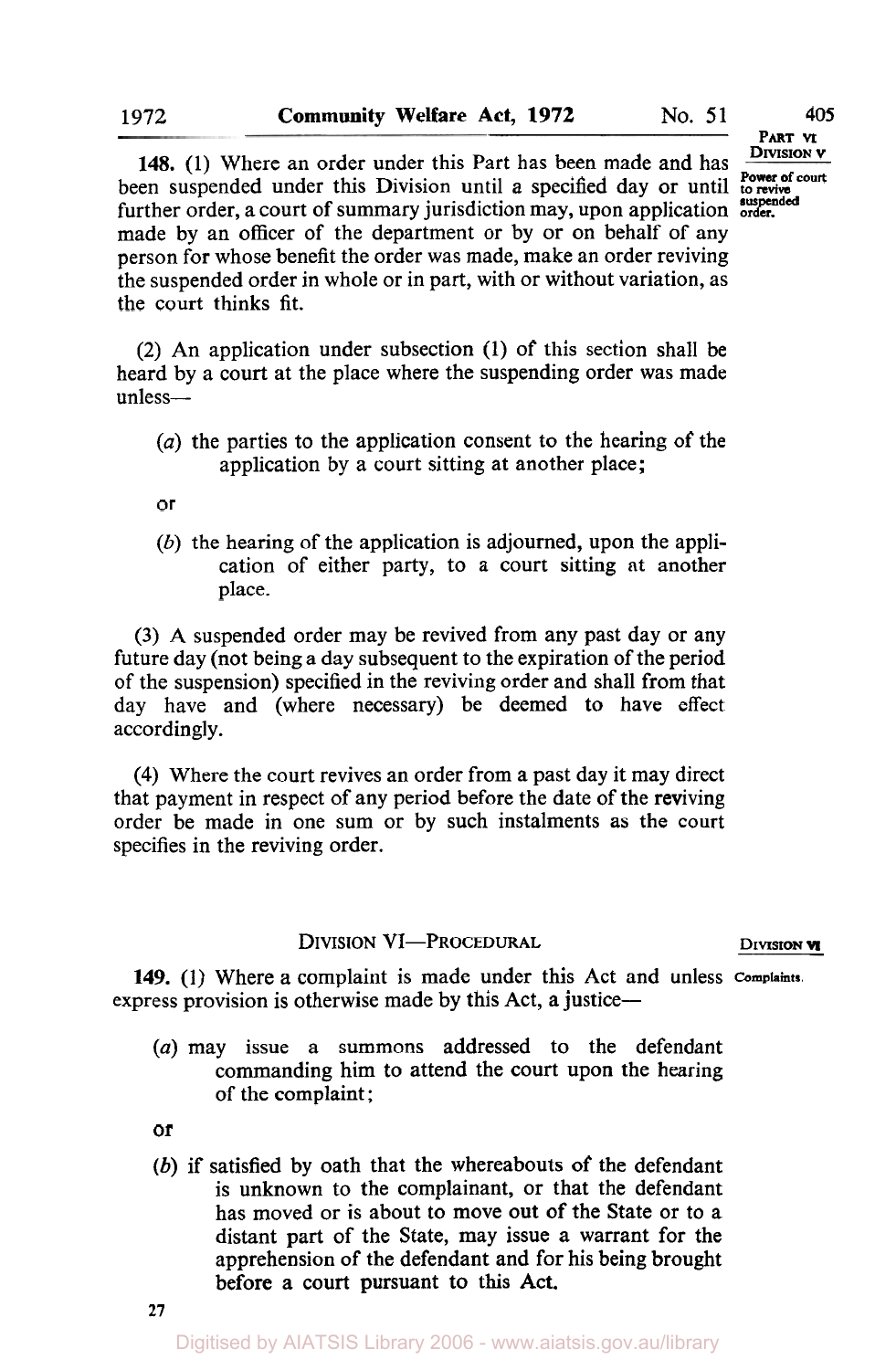**DIVISION VI** 

(2) Two or more complaints made against a defendant by a complainant, whether on the complainant's own behalf, on behalf of other persons or both on the complainant's own behalf and on the behalf of other persons, may be joined in the one form of complaint.

(3) Where two or more complaints are joined in the one form of complaint-

- *(a)* one summons or warrant may be issued in respect of those complaints ;
- (b) those complaints shall, unless the court otherwise orders, be heard and determined by the court at the same time;

**and** 

*(c)* the **court** may make one order in respect of those complaints but the order shall be deemed to be a separate order in respect of each of the complaints in respect of which it was made.

**(4)** Where complaints-

- *(a)* for maintenance of a child are made by the same complainant against the father and the mother or the adoptive father and adoptive mother of that child;
- or
- (b) for the maintenance of an illegitimate child are made by the same complainant against a person alleged to be the father of that child as well as against the mother of that child,

the complaints may, if the court thinks fit, be heard and determined by the court at the same time.

*complaints* against father **I** *of illegitimate child* 

**150.** No complaint under this Part against the father or alleged father of an illegitimate child shall be made except-

- *(a)* by or on behalf of the mother of the child in relation to whom the complaint is made ;
- *(b)* by or on behalf of the child itself;
- or
- **(c)** by an **officer of** the Department.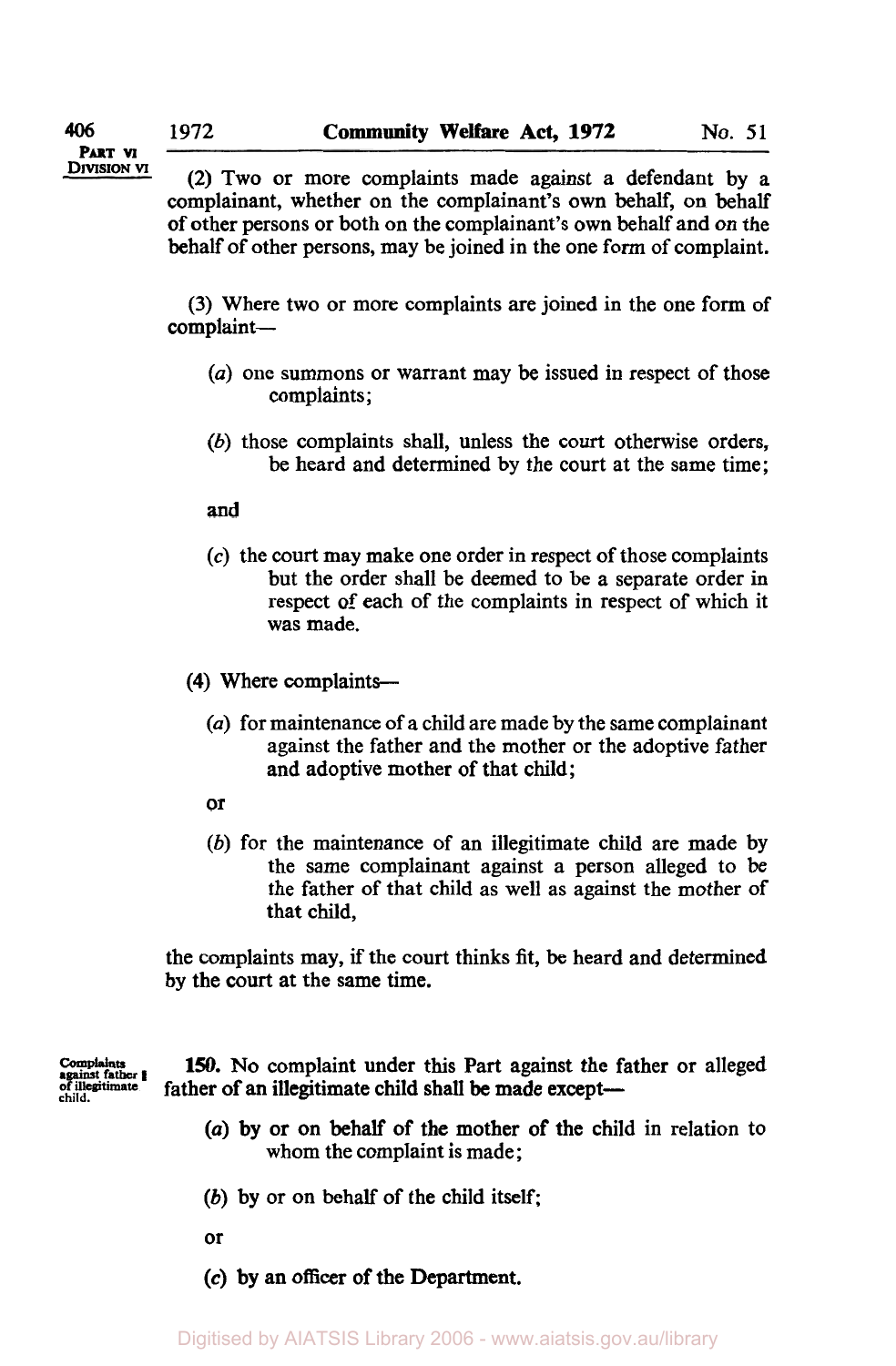**PART VI** . **DIVISION M** 

**151.** Except as otherwise provided by this Act, an order made **Orders may**  by a court under this Act directing the payment of moneys may of payment. direct that-

*(a)* the moneys be paid to the Director-General or to some other person at a place specified in the order;

**or** 

*(b)* the moneys payable under the order be paid in a lump sum, or periodically or by instalments in accordance with the direction of the court, or partly in a lump **sum** and partly periodically or by instalments in accordance with the direction of the court.

**152.** (1) If a defendant to whom a summons has been issued Non-appearance does not appear in accordance with the summons or on any day to which the hearing of the summons **is** adjourned, the court, upon proof of the service of the summons, may issue a warrant for the apprehension of the defendant and for his being brought before the court, or may proceed with the hearing of the complaint in the absence of the defendant.

**(2)** Where a warrant has been issued for the apprehension of the defendant (whether in the first instance or upon the defendant failing to appear in accordance with a summons) and the court is satisfied that after strict inquiry and search the defendant cannot be found, the court may proceed to hear the complaint in the absence of the defendant.

**(3)** The inquiry and search made for the defendant for the purposes of this section may be proved by evidence given orally or by the affidavit of the person or persons who made the inquiry and search.

**153.** (1) Where the court proceeds pursuant to the provisions of **Court may** set this Division to make an order against the defendant in his absence, made in the the defendant may, within twenty-eight days after the order comes **defendant.**  to his knowledge, make application to the court that made the order to set aside the order and to re-hear the matter of the complaint in respect of which the order was made.

**(2)** Notice in writing of intention to make any such application shall be lodged with the clerk of the **court** and a copy thereof shall be served **on** the complainant either personally or **by** registered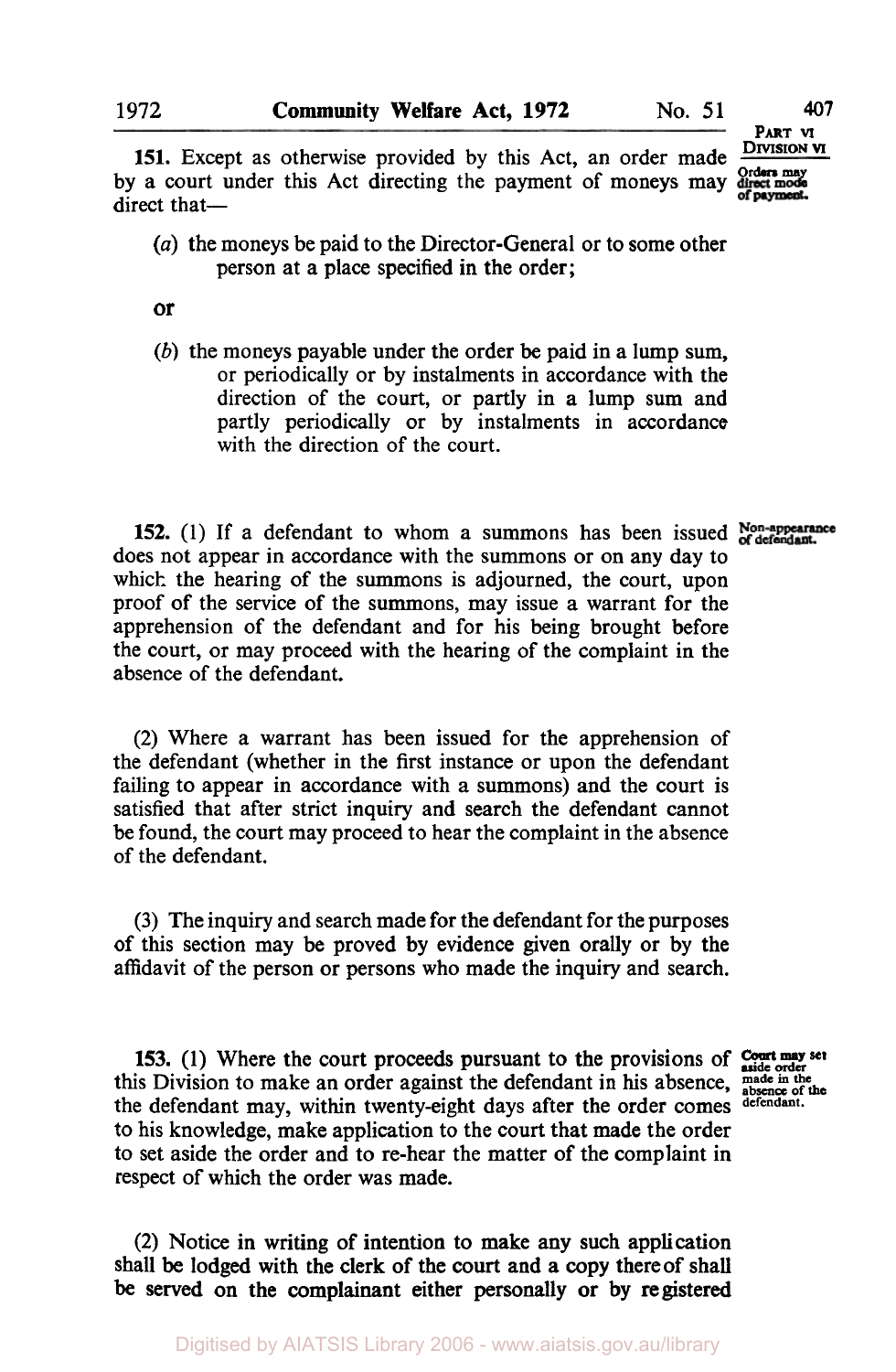PART VI **DIVISION VT** 

408

post a reasonable time in the circumstances before the day specified in the notice for the making of the application.

(3) Upon proof of service of the notice the court may, if it thinks it just in the circumstances of the case so to do, set aside the order made in the absence of the defendant on such terms as to costs as it thinks fit and may proceed to hear and determine the matter of the complaint or, in the absence of the complainant, may adjourn the matter of the application to some other time or place and may direct such notice as the court thinks fit of the adjourned hearing to be given to the complainant.

Court may require<br>defendant to state his<br>employer, etc.

**154.** (1) In any proceedings in which maintenance is sought, or in which the enforcement of an order for maintenance is sought, the court may-

- *(a)* direct the defendant to attend before the court at a time fixed by the court to be examined concerning his means and ability to comply with the order;
- *(b)* direct the defendant to state to the court or to furnish to the court within any time fixed by the court a statement signed by the defendant setting out—
	- (i) the name and address of his employer or, if he has more than one employer, of each of his employers ;
	- (ii) particulars as to the defendant's earnings;

and

- (iii) such other particulars as the court thinks necessary for the enforcement of the order;
- or
- **(c)** direct any person who appears to the court to be indebted to the defendant or to be the employer of the defendant to give to the court, within any time fixed by the court, a statement signed by him or on his behalf containing such particulars as are specified in the direction of his indebtedness to the defendant or of all the earnings of the defendant that became payable by that person during a specified period.

(2) If the defendant fails to comply with the direction, the court may, upon proof that the direction was served personally upon the defendant. or that the direction was duly posted **to** the defendant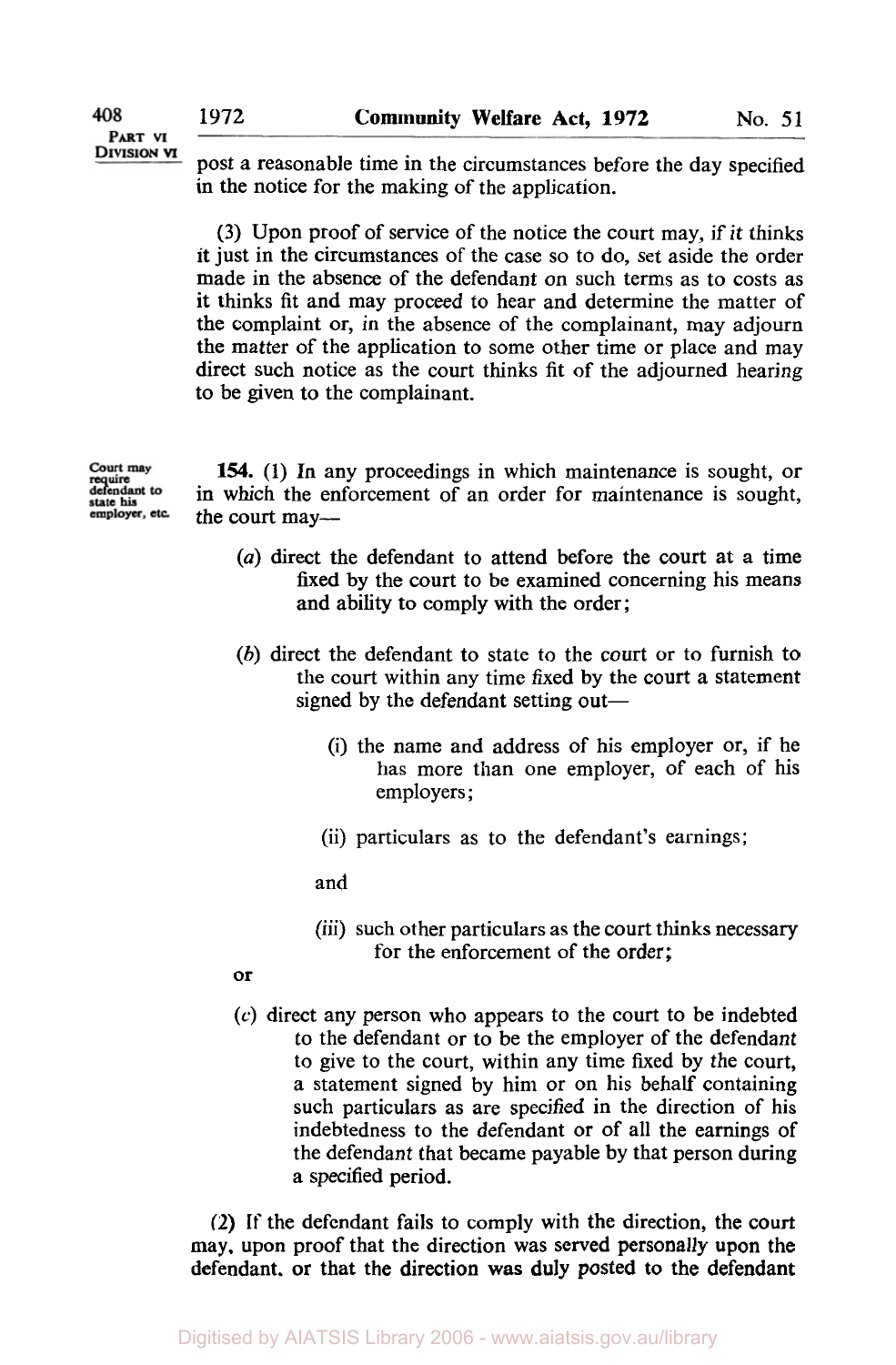at his last address of which the court has notice, issue a warrant for the apprehension of the defendant.

**(3) A** document purporting to be a statement referred to in subsection (1) of this section shall be admissible in evidence in any proceedings under this Act relating to maintenance.

(4) Every person who-

- *(a)* without reasonable cause or excuse refuses or fails to comply with a direction under this section that is applicable to him;
- or
- *(b)* in any statement made or notice furnished to a court pursuant to the provisions of this section, makes a statement that he knows to be false or misleading in a material particular or does not believe on reasonable grounds to be true,

shall be guilty of an offence and liable to a penalty not exceeding two hundred dollars.

### **DIVISION VII-ENFORCEMENT OF ORDERS AND SUPPLEMENTARY DIVISION VII PROVISIONS**

*Subdivision* **1** *-Attachment of Property, Caveats, Warrants, Disobedience of Orders, Etc.* 

**155.** Where proceedings have been commenced by complaint Attachment of under this Act in which-

**persons against whom order is sought.** 

- *(a)* an order for maintenance;
- *(b)* an order for the enforcement of an order for maintenance; or
- **(c)** an order for the recovery of moneys in repayment of the cost of assistance provided by the Director-General under this Act,

is, or will be sought, notice may be given to-

 $(d)$  any banker or other person having, or supposed to have, the care, custody, or control of any money or property, belonging or payable to any person complained against;

or

*(e)* any person against whom the person complained against has any civil or statutory right to the payment of money,

not to pay or part with the possession of that money or property until the complaint has been heard and determined, and the money and property shall thereby become and be attached **in** the hands **of**